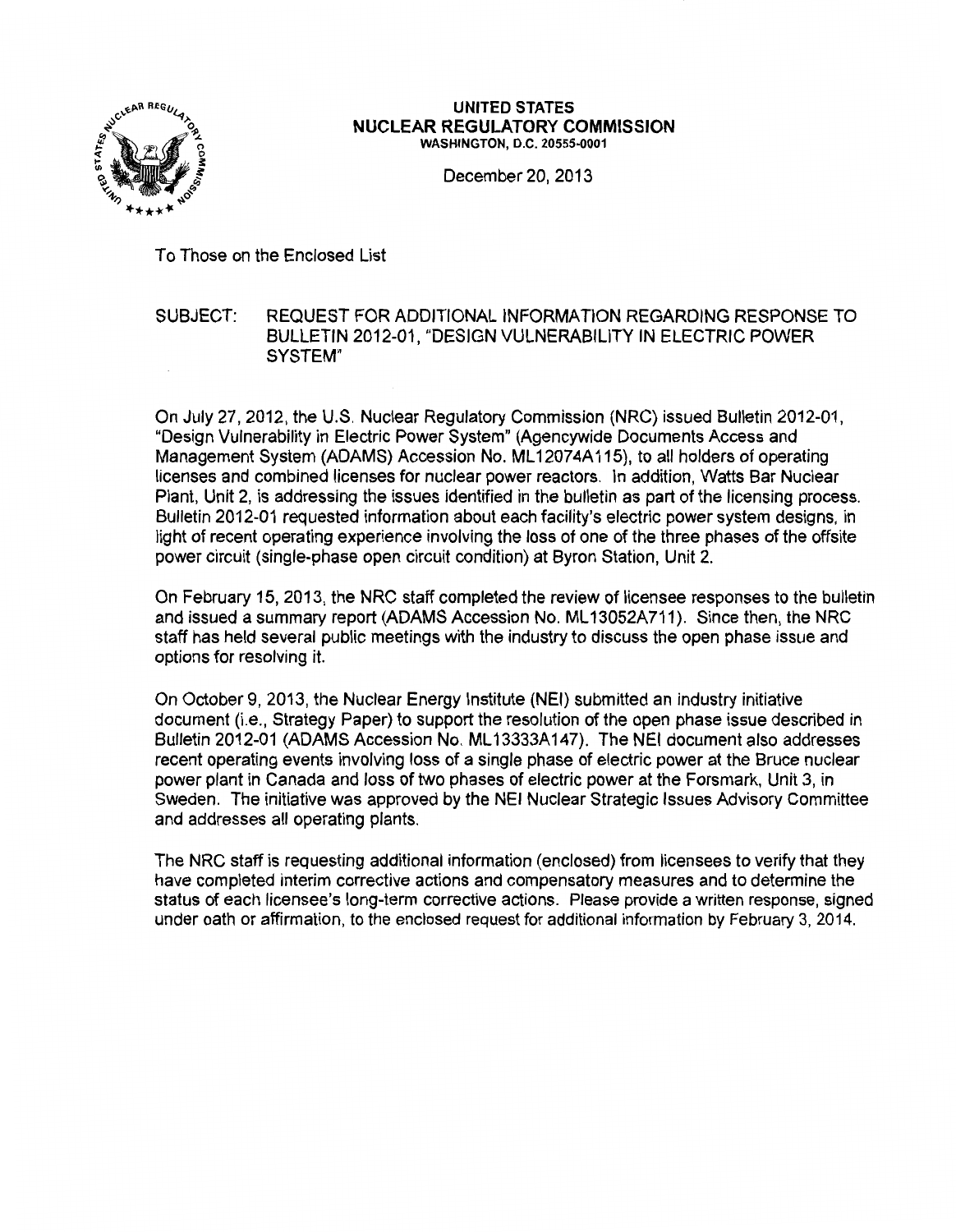et al. - 2 -

If you have any questions regarding this letter, please contact Tanya M. Mensah, Senior Project Manager, at 301-415-3610, or via email at Tanya.Mensah@nrc.gov.

Sincerely,

michel A Evans

Michele G. Evans, Director Division of Operating Reactor Licensing Office of Nuclear Reactor Regulation

Enclosures:

- 1. List of Addressees
- 2. Request for Additional Information

cc: Listserv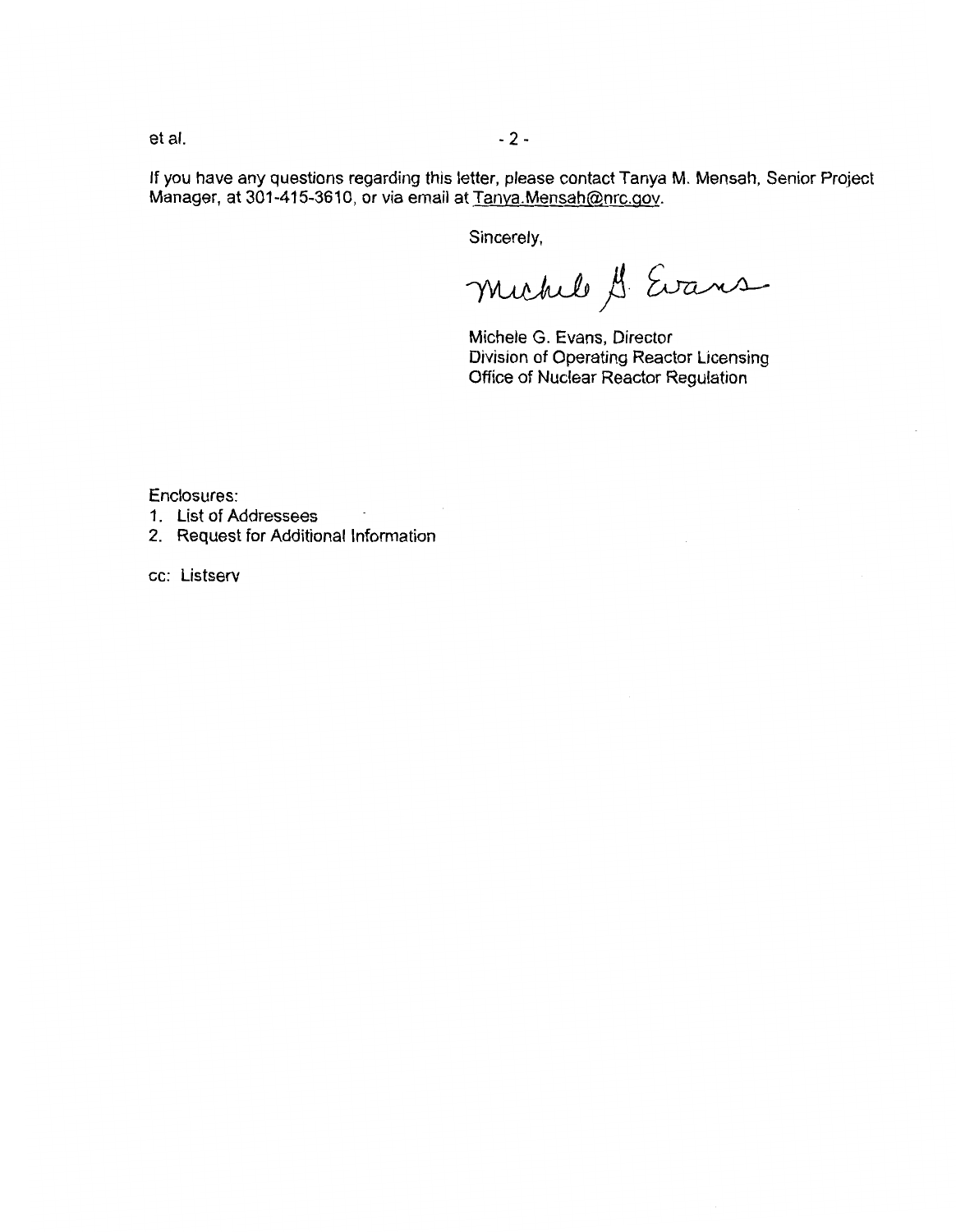### LIST OF ADDRESSEES

Arkansas Nuclear One

Entergy Operations, Inc. Docket Nos. 50-313 and 50-368 License Nos. DPR-51 and NPF-6

Vice President, Operations Entergy Operations, Inc. Arkansas Nuclear One 1448 S.R. 333 Russellville, AR 72802

Beaver Valley Power Station FirstEnergy Nuclear Operating Co. Docket Nos. 50-334 and 50-412 License Nos. DPR-66 and NPF-73

Mr. Eric A. Larson Site Vice President FirstEnergy Nuclear Operating Company P.O. Box 4, Route 168 Shippingport, PA 15077

Braidwood Station Exelon Generation Co., LLC Docket Nos. STN 50-456 and STN 50-457 License Nos. NPF-72 and NPF-77

Mr. Michael J. Pacilio President and Chief Nuclear Officer Exelon Nuclear 4300 Winfield Road Warrenville, IL 60555

Browns Ferry Nuclear Plant Tennessee Valley Authority Docket Nos. 50-259, 50-260 and 50-296 License Nos. DPR-33, DPR-52 and DPR-68

Mr. Joseph W. Shea Vice President, Nuclear Licensing Tennessee Valley Authority 1101 Market Street, LP 3D-C Chattanooga, TN 37402-2801

Brunswick Steam Electric Plant Carolina Power & Light Co. Docket Nos. 50-325 and 50-324

Enclosure 1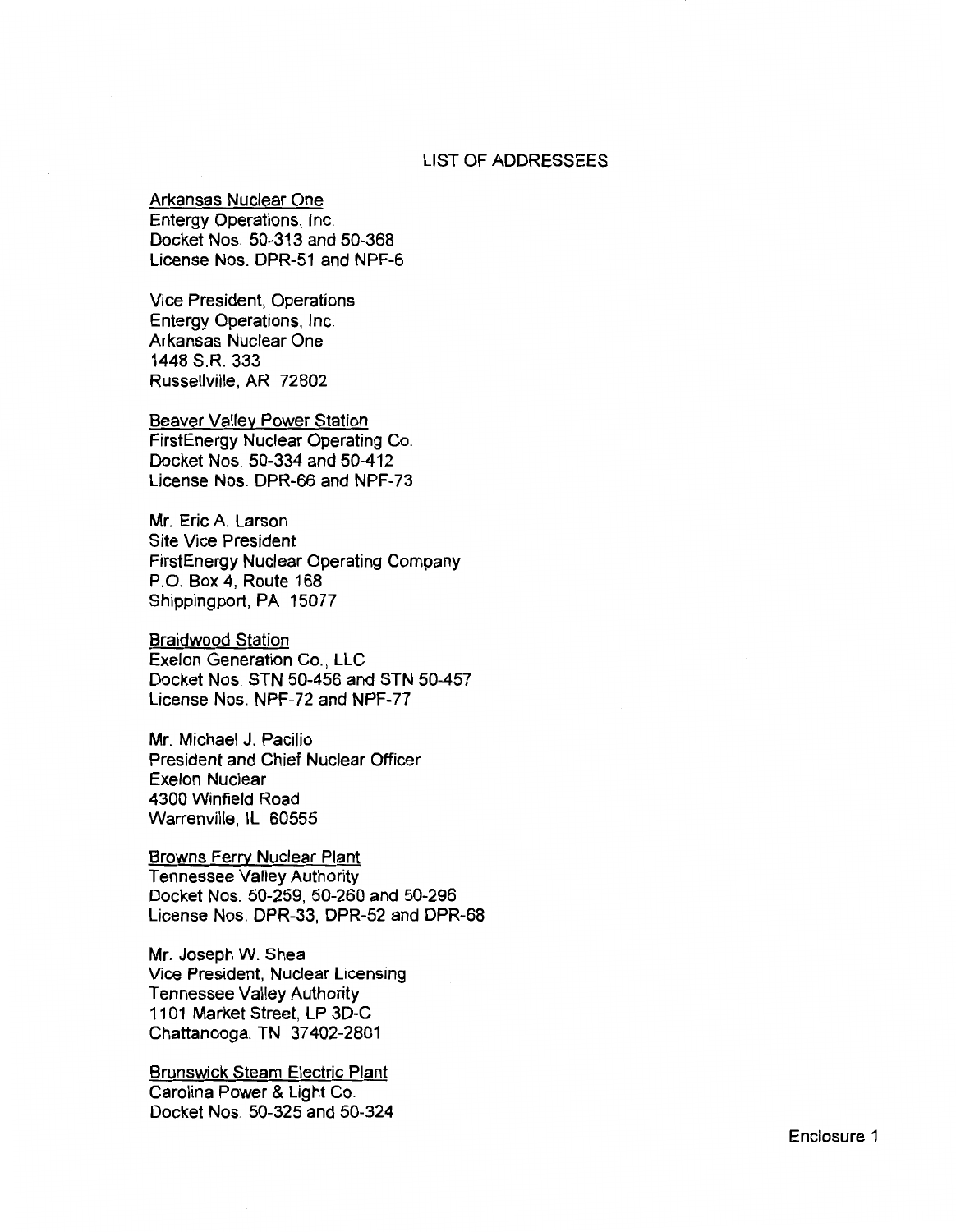License Nos. DPR-71 and DPR-62

Mr. Michael J. Annacone Vice President Carolina Power & Light Company Brunswick Steam Electric Plant P. 0. Box 10429 Southport, NC 28461

Byron Station Exelon Generation Co., LLC Docket Nos. STN 50-454 and STN 50-455 License Nos. NPF-37 and NPF-66

Mr. Michael J. Pacilio President and Chief Nuclear Officer Exelon Nuclear 4300 Winfield Road Warrenville, IL 60555

Callaway Plant Union Electric Company Docket No. 50-483 License No. NPF-30

Mr. Adam C. Heflin Senior Vice President and Chief Nuclear Officer Union Electric Company Ameren Missouri P.O. Box 620 Fulton, MO 65251

Calvert Cliffs Nuclear Power Plant Calvert Cliffs Nuclear Power Plant, LLC Docket Nos. 50-317 and 50-318 License Nos. DPR-53 and DPR-69

Mr. George H. Gellrich Vice President Calvert Cliffs Nuclear Power Plant, LLC Calvert Cliffs Nuclear Power Plant 1650 Calvert Cliffs Parkway Lusby, MD 20657-4702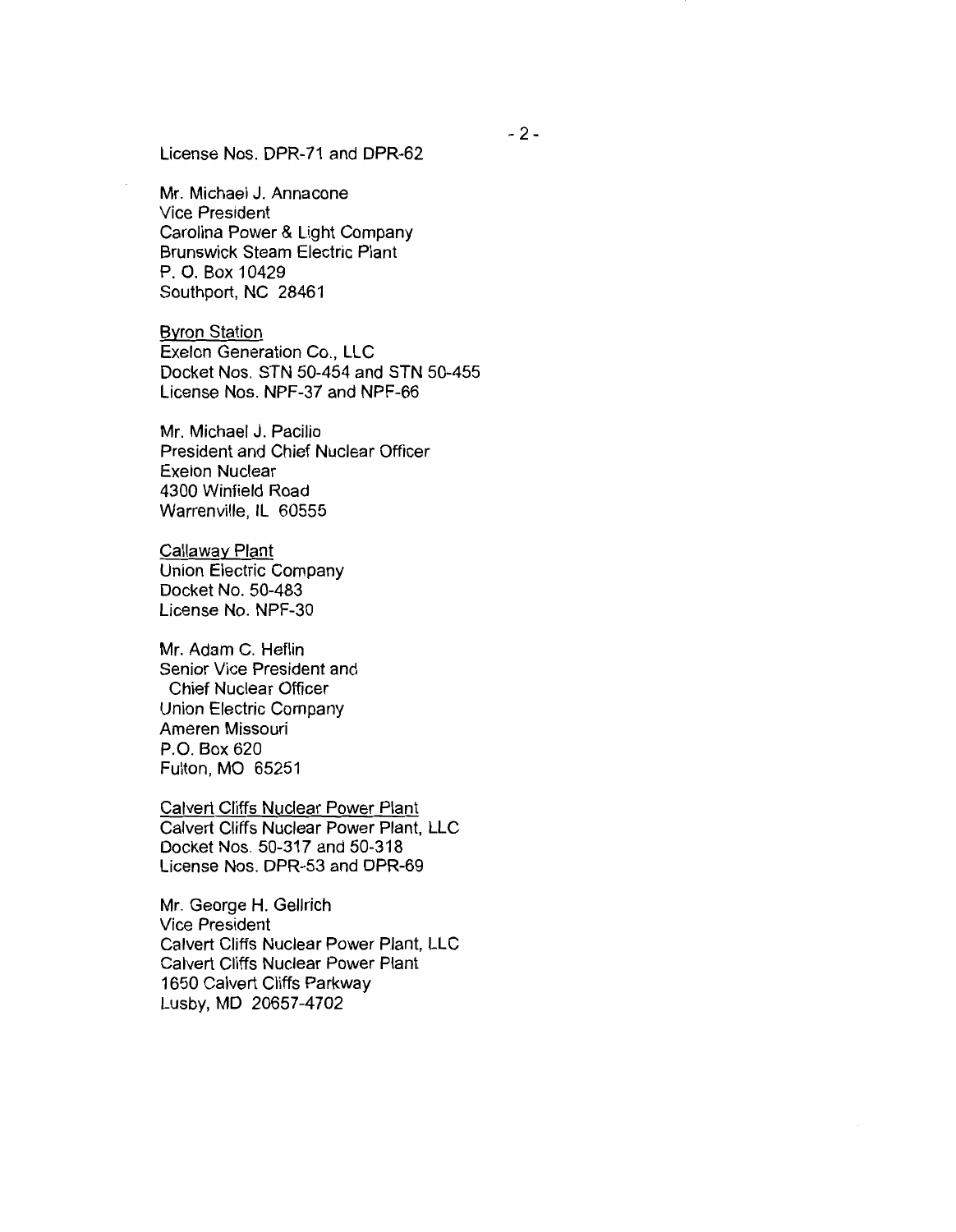Catawba Nuclear Station Duke Energy Carolinas, LLC Docket Nos. 50-413 and 50-414 License Nos. NPF-35 and NPF-52

Mr. Kelvin Henderson Site Vice President Duke Energy Carolinas, LLC Catawba Nuclear Station 4800 Concord Road York, SC 29745

Clinton Power Station Exelon Generation Co., LLC Docket No. 50-461 License No. NPF-62

Mr. Michael J. Pacilio President and Chief Nuclear Officer Exelon Nuclear 4300 Winfield Road Warrenville, IL 60555

Columbia Generating Station Energy Northwest Docket No. 50-397 License No. NPF-21

Mr. Mark E. Reddemann Chief Executive Officer Energy Northwest MD 1023 North Power Plant Loop P.O. Box 968 Richland, WA 99352

Comanche Peak Nuclear Power Plant Luminant Generation Co., LLC Docket Nos. 50-445 and 50-446 License Nos. NPF-87 and NPF-89

Mr. Rafael Flores Senior Vice President and Chief Nuclear Officer Luminant Generation Company, LLC Attn: Regulatory Affairs P.O. Box 1002 Glen Rose, TX 76043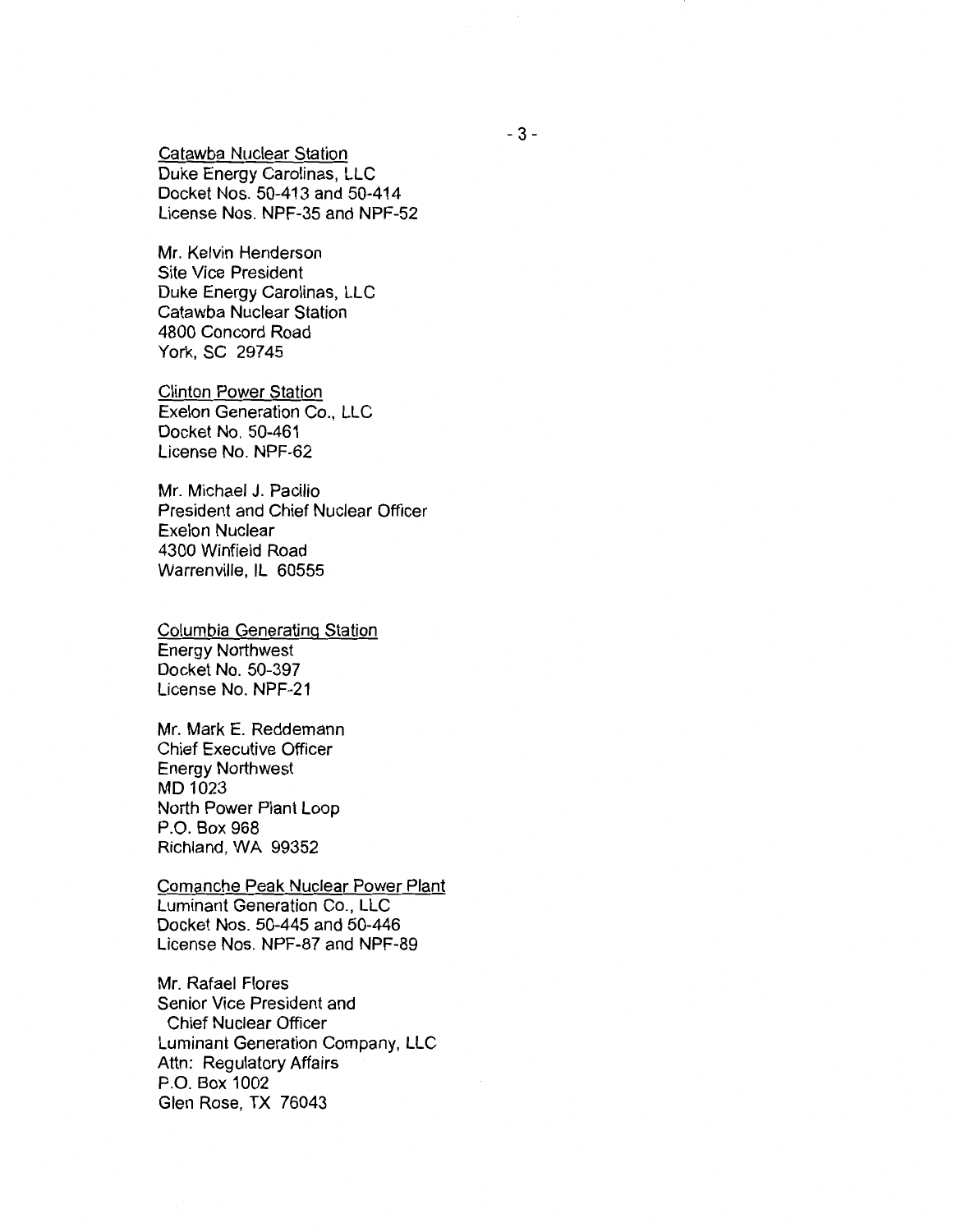Cooper Nuclear Station Nebraska Public Power District Docket No. 50-298 License No. DPR-46

Mr. Oscar A. Limpias Vice President Nuclear and Chief Nuclear Officer Nebraska Public Power District Cooper Nuclear Station 72676 648A Avenue P.O. Box 98 Brownville, NE 68321

Davis-Besse Nuclear Power Station FirstEnergy Nuclear Operating Co. Docket No. 50-346 License No. NPF-3

Mr. Ray Lieb Site Vice President FirstEnergy Nuclear Operating Company c/o Davis-Besse NPS 5501 N. State Route 2 Oak Harbor, OH 43449-9760

Diablo Canyon Power Plant Pacific Gas & Electric Co. Docket Nos. 50-275 and 50-323 License Nos. DPR-80 and DPR-82

Mr. Edward D. Halpin Senior Vice President and Chief Nuclear **Officer** Pacific Gas and Electric Company P.O. Box 56 Mail Code 104/6 Avila Beach, CA 93424

Donald C. Cook Nuclear Plant Indiana Michigan Power Company Docket Nos. 50-315 and 50-316 License Nos. DPR-58 and DPR-74

Mr. Lawrence J. Weber Senior Vice President and Chief Nuclear **Officer** Indiana Michigan Power Company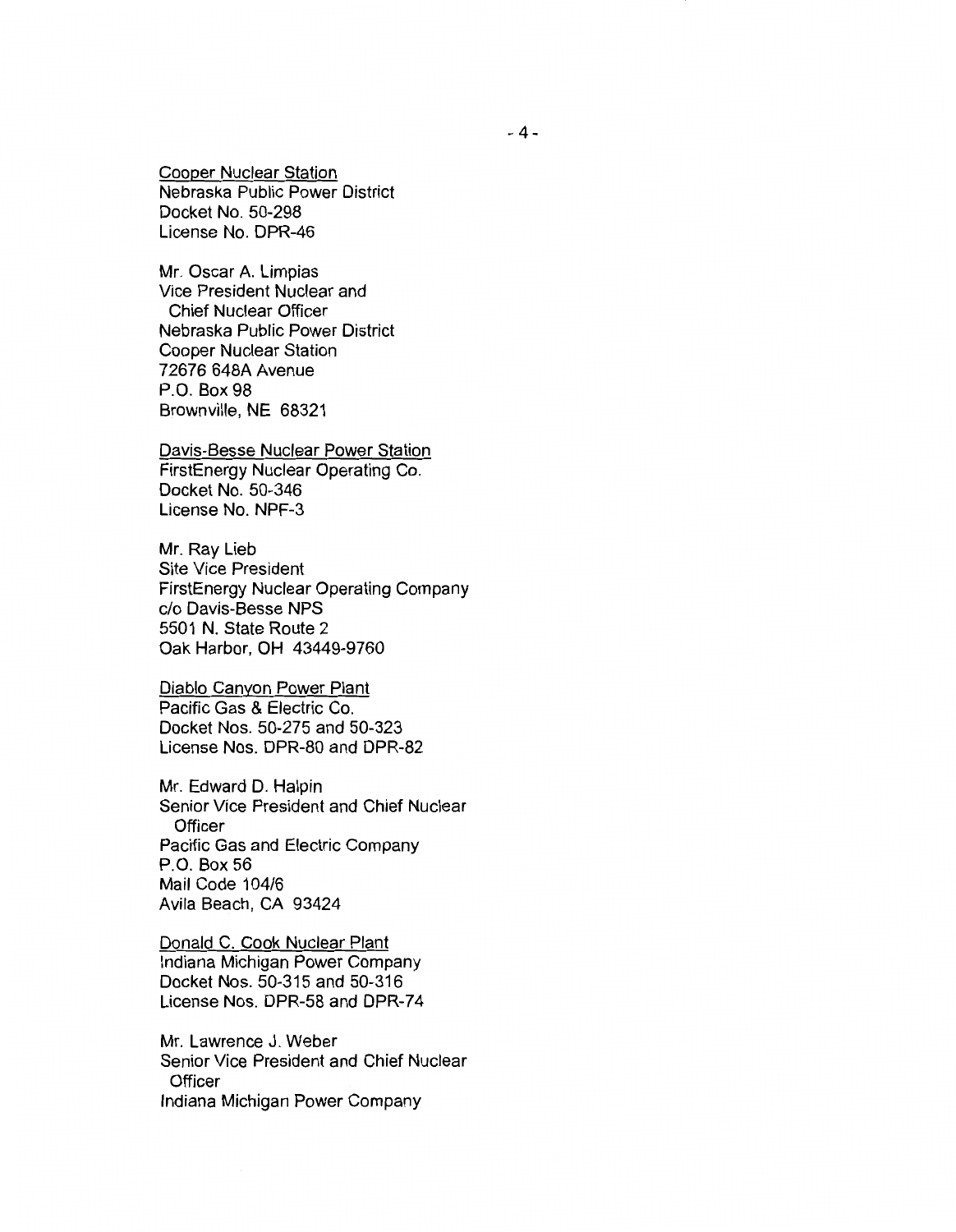Nuclear Generation Group One Cook Place Bridgman, Ml 49106

Dresden Nuclear Power Station Exelon Generation Co., LLC Docket Nos. 50-237 and 50-249 License Nos. DPR-19 and DPR-25

Mr. Michael J. Pacilio President and Chief Nuclear Officer Exelon Nuclear 4300 Winfield Road Warrenville, IL 60555

Duane Arnold Energy Center NextEra Energy Duane Arnold, LLC Docket No. 50-331 License No. DPR-49

Mr. Rich Anderson Site Vice President NextEra Energy Duane Arnold Energy Center 3277 DAEC Road Palo, lA 52324-9785

Edwin I. Hatch Nuclear Plant Southern Nuclear Operating Co. Docket Nos. 50-321 and 50-366 License Nos. DPR-57 and NPF-5

Mr. C.R. Pierce Regulatory Affairs Director Southern Nuclear Operating Co., Inc. P.O. Box 1295/BIN B038 Birmingham, AL 35201-1295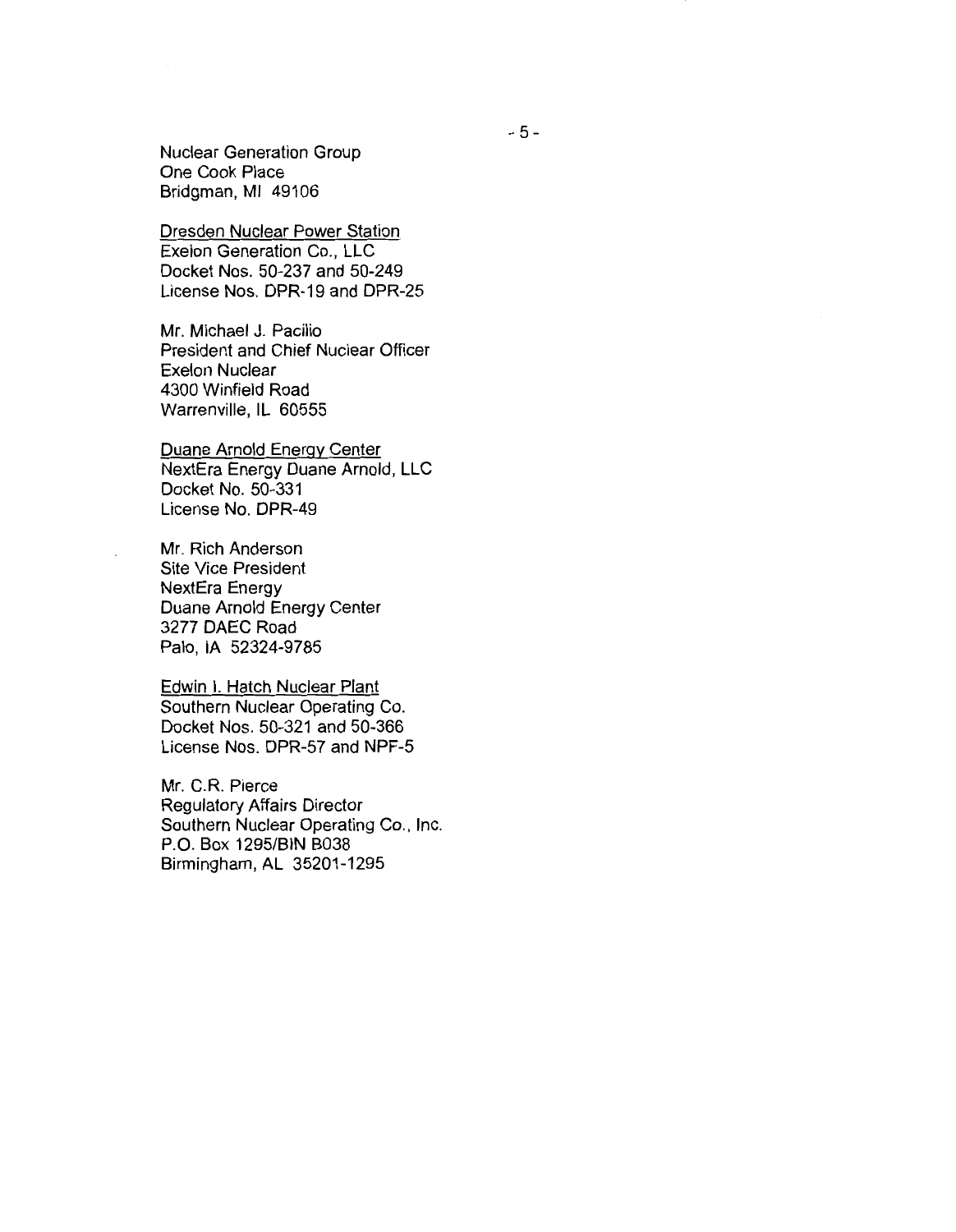Fermi Detroit Edison Co. Docket No. 50-341 License No. NPF-43

Mr. Joseph H. Plona Senior Vice President and Chief Nuclear **Officer** Detroit Edison Company Fermi 2-210 NOC 6400 North Dixie Highway Newport, Ml 48166

Fort Calhoun Station Omaha Public Power District Docket No. 50-285 License No. DPR-40

Mr. Louis Cortopassi Vice President and Chief Nuclear Officer Omaha Public Power District Fort Calhoun Station Mail Stop FC-2-4 9610 Power Lane Blair, NE 68008

Grand Gulf Nuclear Station Entergy Operations, Inc. Docket No. 50-416 License No. NPF-29

Vice President, Operations Entergy Operations, Inc. Grand Gulf Nuclear Station P.O. Box 756 Port Gibson, MS 39150

H. B. Robinson Steam Electric Plant Carolina Power & Light Co. Docket No. 50-261 License No. DPR-23

Mr. William R. Gideon Vice President H.B. Robinson Steam Electric Plant Carolina Power & Light Company 3581 West Entrance Road Hartsville, SC 29550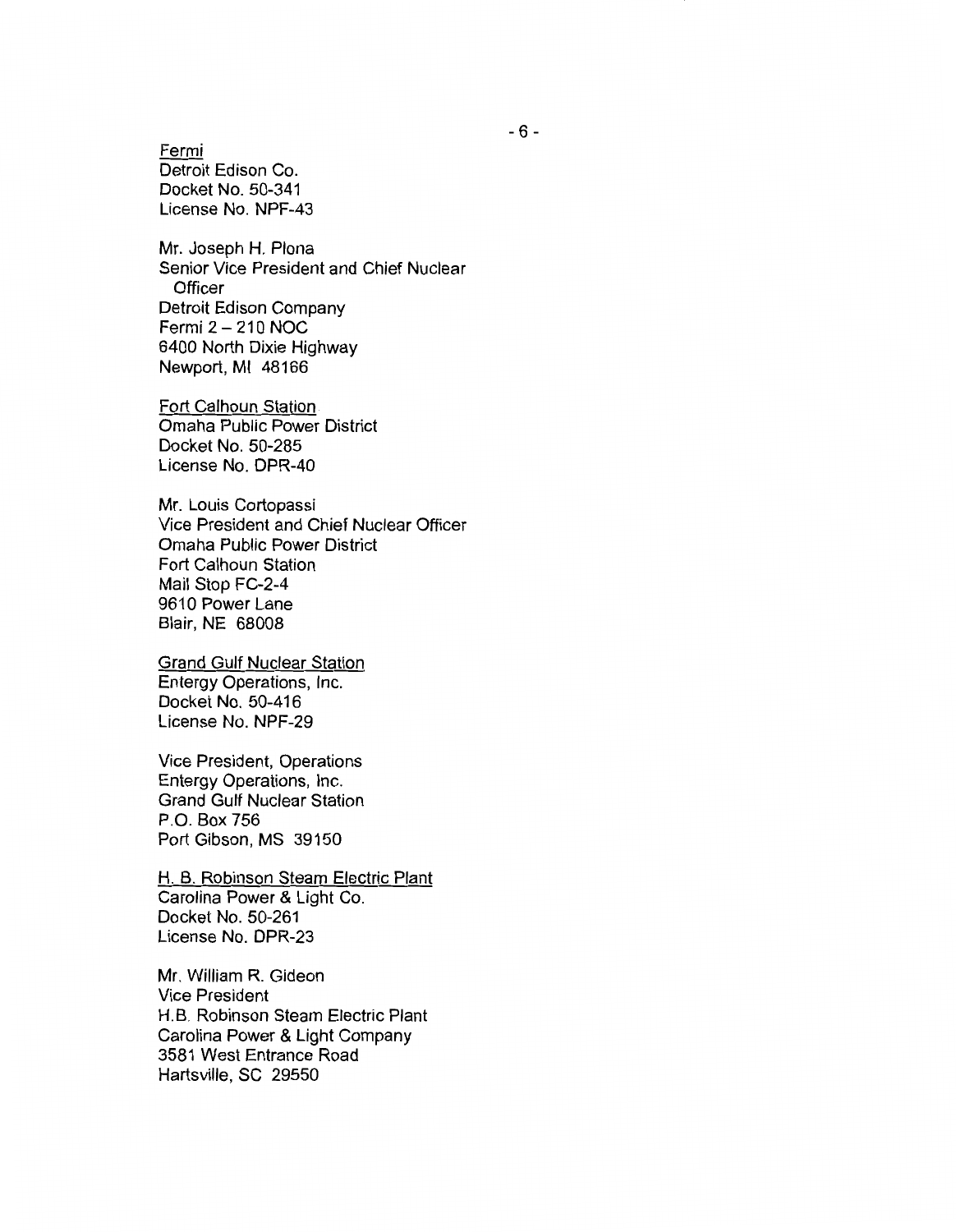Hope Creek Generating Station PSEG Nuclear, LLC Docket No. 50-354 License No. NPF-57

Mr. Thomas Joyce President and Chief Nuclear Officer PSEG Nuclear LLC - N09 P. 0. Box 236 Hancocks Bridge, NJ 08038

Indian Point Energy Center Entergy Nuclear Operations, Inc. Docket Nos. 50-247 and 50-286 License Nos. DPR-26 and DPR-64

Vice President, Operations Entergy Nuclear Operations, Inc. Indian Point Energy Center 450 Broadway, GSB P.O. Box 249 Buchanan, NY 10511-0249

James A. FitzPatrick Nuclear Power Plant Entergy Nuclear Operations, Inc. Docket No. 50-333 License No. DPR-59

Chris Adner, Licensing Manager Entergy Nuclear Operations, Inc. James A. FitzPatrick Nuclear Power Plant P.O. Box 110 Lycoming, NY 13093

Joseph M. Farley Nuclear Plant Southern Nuclear Operating Co. Docket Nos. 50-348 and 50-364 License Nos. NPF-2 and NPF-8

Mr. C.R. Pierce Regulatory Affairs Director Southern Nuclear Operating Co., Inc. P.O. Box 1295/Bin 038 Birmingham, AL 35201-1295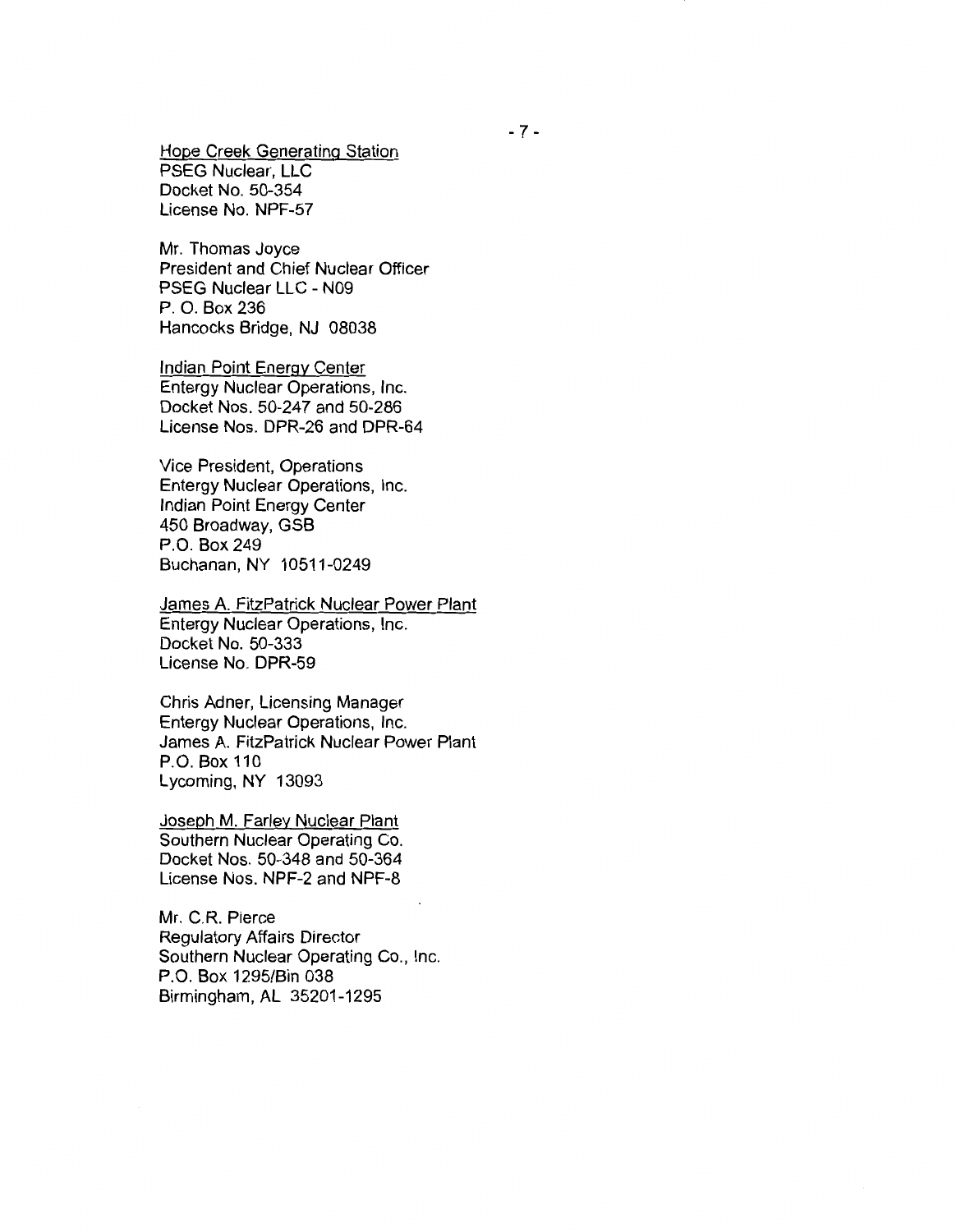LaSalle County Station Exelon Generation Co., LLC Docket Nos. 50-373 and 50-37 4 License Nos. NPF-11 and NPF-18

Mr. Michael J. Pacilio President and Chief Nuclear Officer Exelon Nuclear 4300 Winfield Road Warrenville, IL 60555

Limerick Generating Station Exelon Generation Co., LLC Docket Nos. 50-352 and 50-353 License Nos. NPF-39 and NPF-85

Mr. Michael J. Pacilio President and Chief Nuclear Officer Exelon Nuclear 4300 Winfield Road Warrenville, IL 60555

Millstone Nuclear Power Station Dominion Nuclear Connecticut, Inc. Docket Nos. 50-336 and 50-423 License Nos. DPR-65 and NPF-49

Mr. David A. Heacock President and Chief Nuclear Officer Virginia Electric & Power Company lnnsbrook Technical Center 5000 Dominion Boulevard Glen Allen, VA 23060-6711

Monticello Nuclear Generating Plant Northern States Power Company Docket No. 50-263 License No. DPR-22

Mr. Mark A. Schimmel Site Vice President Northern States Power Company - Minnesota Monticello Nuclear Generating Plant 2807 West County Road 75 Monticello, MN 55362-9637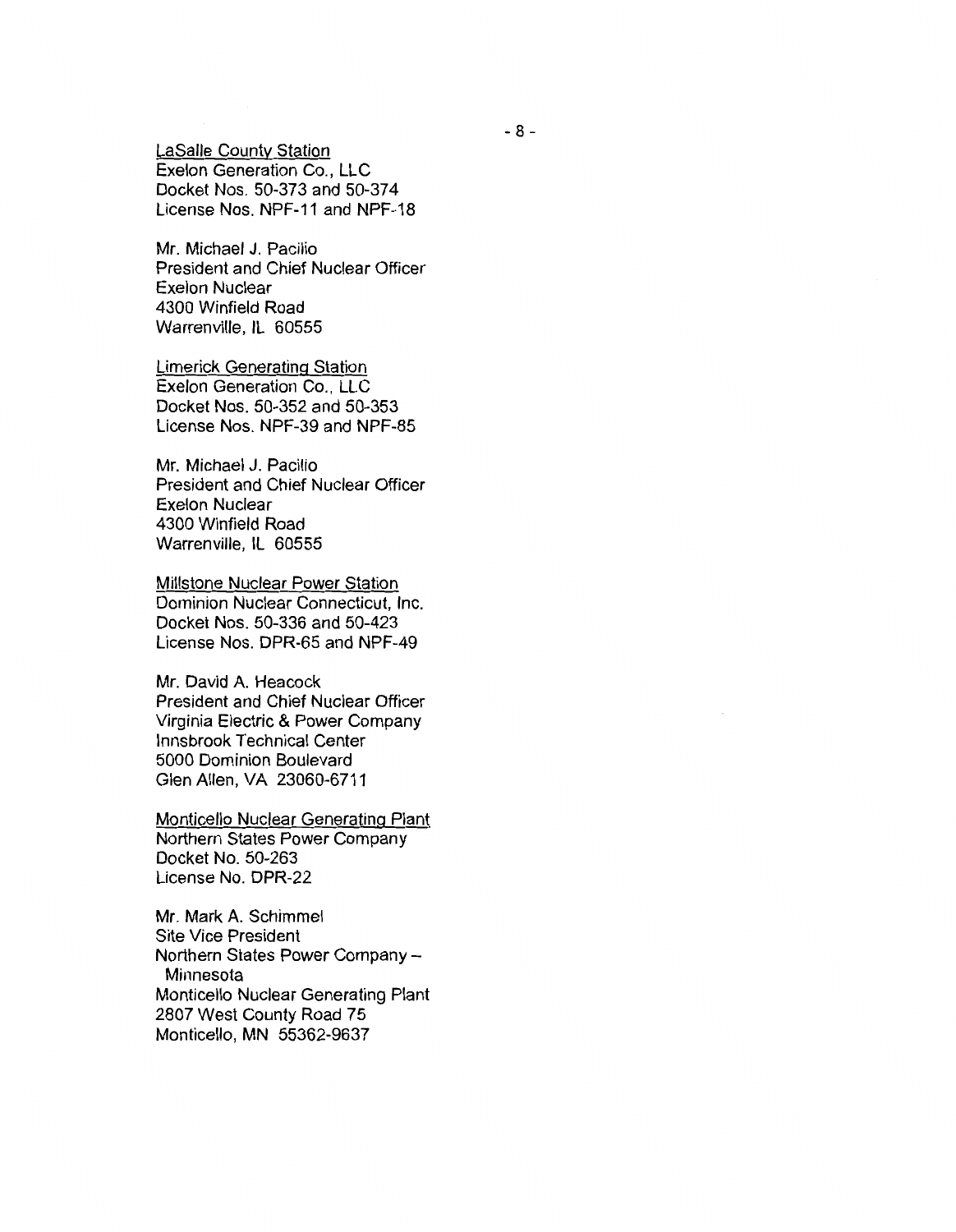Nine Mile Point Nuclear Station Nine Mile Point Nuclear Station, LLC Docket Nos. 50-220 and 50-410 License Nos. DPR-63 and NPF-69

Mr. Christopher Costanzo Vice President Nine Mile Point Nine Mile Point Nuclear Station, LLC P. 0. Box 63 Lycoming, NY 13093

North Anna Power Station Virginia Electric & Power Co. Docket Nos. 50-338 and 50-339 License Nos. NPF-4 and NPF-7

Mr. David A. Heacock President and Chief Nuclear Officer Virginia Electric & Power Compay lnnsbrook Technical Center 5000 Dominion Boulevard Glen Allen, VA 23060-6711

Oconee Nuclear Station Duke Energy Carolinas, LLC Docket Nos. 50-269, 50-270 and 50-287 License Nos. DPR-38, DPR-47 and DPR-55

Mr. Scott Batson Vice President, Oconee Nuclear Station Duke Energy Carolinas, LLC 7800 Rochester Highway Seneca, SC 29672

Oyster Creek Nuclear Generating Station Exelon Generation Co., LLC Docket No. 50-219 License No. DPR-16

Mr. Michael J. Pacilio President and Chief Nuclear Officer Exelon Nuclear 4300 Winfield Road Warrenville, IL 60555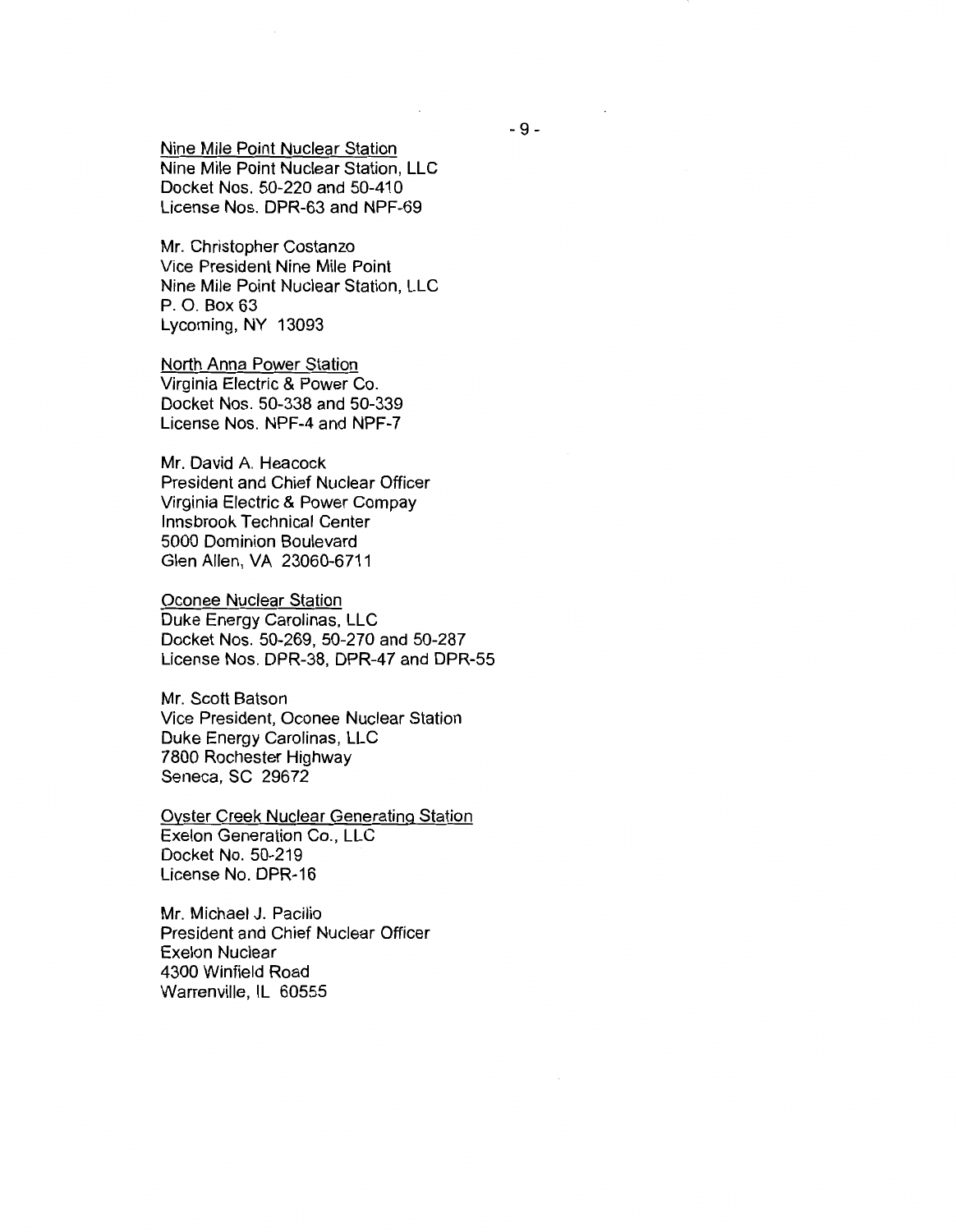Palisades Nuclear Plant Entergy Nuclear Operations, Inc. Docket No. 50-255 License No. DPR-20

Vice President, Operations Entergy Nuclear Operations, Inc. Palisades Nuclear Plant 27780 Blue Star Memorial Highway Covert, Ml 49043-9530

Palo Verde Nuclear Generating Station Arizona Public Service Company Docket Nos. STN 50-528, STN 50-529 and STN 50-530 License Nos. NPF-41, NPF-51 and NPF-7 4

Mr. Randall K. Edington Executive Vice President Nuclear and Chief Nuclear Officer Arizona Public Service Co. P.O. Box 52034, MS 7602 Phoenix, AZ 85072-2034

Peach Bottom Atomic Power Station Exelon Generation Co., LLC Docket Nos. 50-277 and 50-278 License Nos. DPR-44 and DPR-56

Mr. Michael J. Pacilio President and Chief Nuclear Officer Exelon Nuclear 4300 Winfield Road Warrenville, IL 60555

Perry Nuclear Power Plant FirstEnergy Nuclear Operating Co. Docket No. 50-440 License No. NPF-58

Mr. Vito A. Kaminskas Site Vice President - Nuclear - Perry FirstEnergy Nuclear Operating Company Perry Nuclear Power Plant 10 Center Road, A290 Perry, OH 44081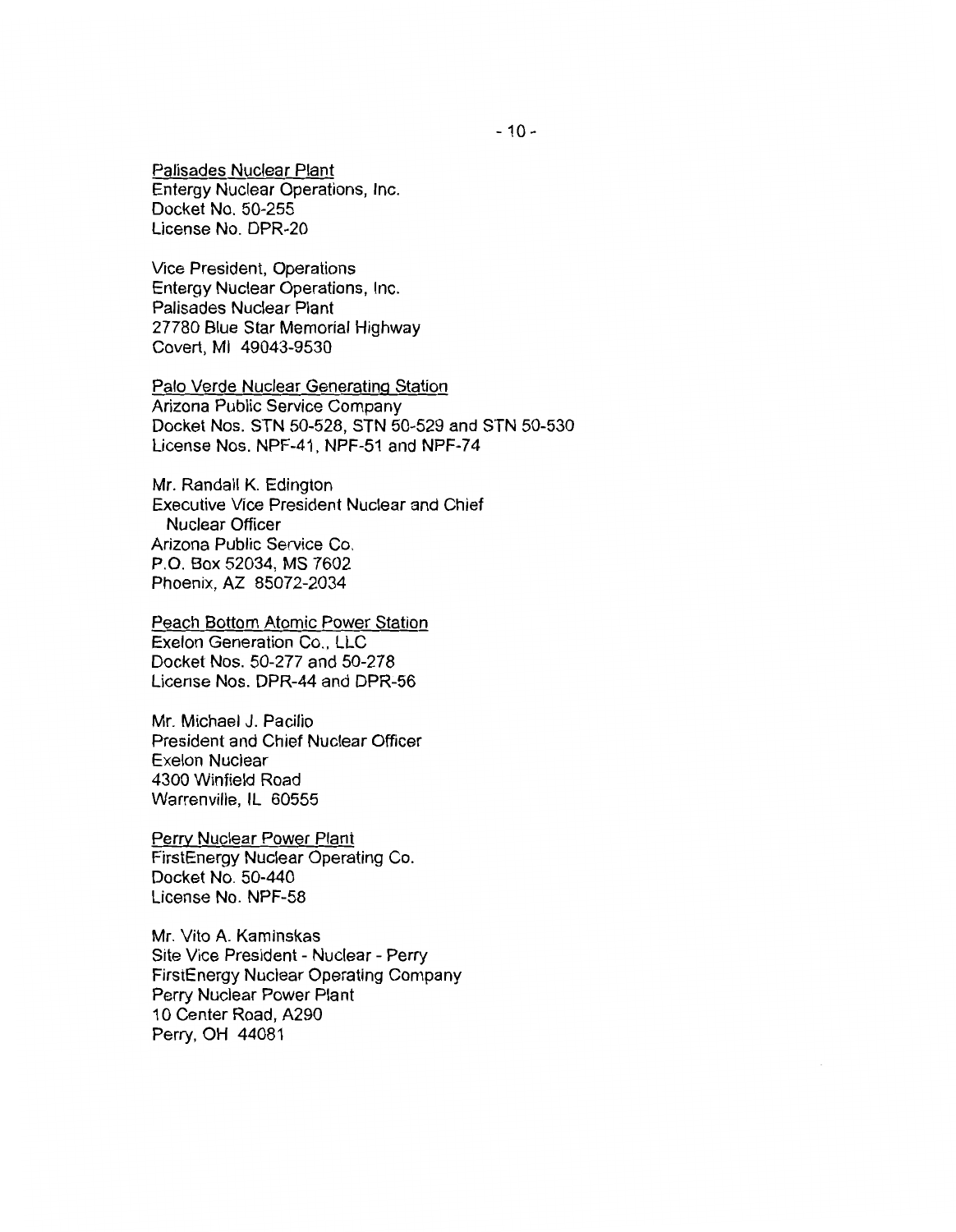Pilgrim Nuclear Power Station Unit No. 1 Entergy Nuclear Operations, Inc. Docket No. 50-293 License No. DPR-35

Mr. John Dent, Jr. Vice President and Site Vice President Entergy Nuclear Operations, Inc. Pilgrim Nuclear Power Station 600 Rocky Hill Road Plymouth, MA 02360-5508

Point Beach Nuclear Plant NextEra Energy Point Beach, LLC Docket Nos. 50-266 and 50-301 License Nos. DPR-24 and DPR-27

Mr. Larry Meyer Site Vice President NextEra Energy Point Beach, LLC Point Beach Nuclear Plant, Units 1 & 2 6610 Nuclear Road Two Rivers, WI 54241-9516

Prairie Island Nuclear Generating Plant Northern States Power Co. Minnesota Docket Nos. 50-282 and 50-306 License Nos. DPR-42 and DPR-60

Mr. James E. Lynch Site Vice President Northern States Power Company - Minnesota Prairie Island Nuclear Generating Plant 1717 Wakonade Drive East Welch, MN 55089-9642

Quad Cities Nuclear Power Station Exelon Generation Co., LLC Docket Nos. 50-254 and 50-265 License Nos. DPR-29 and DPR-30

Mr. Michael J. Pacilio President and Chief Nuclear Officer Exelon Nuclear 4300 Winfield Road Warrenville, IL 60555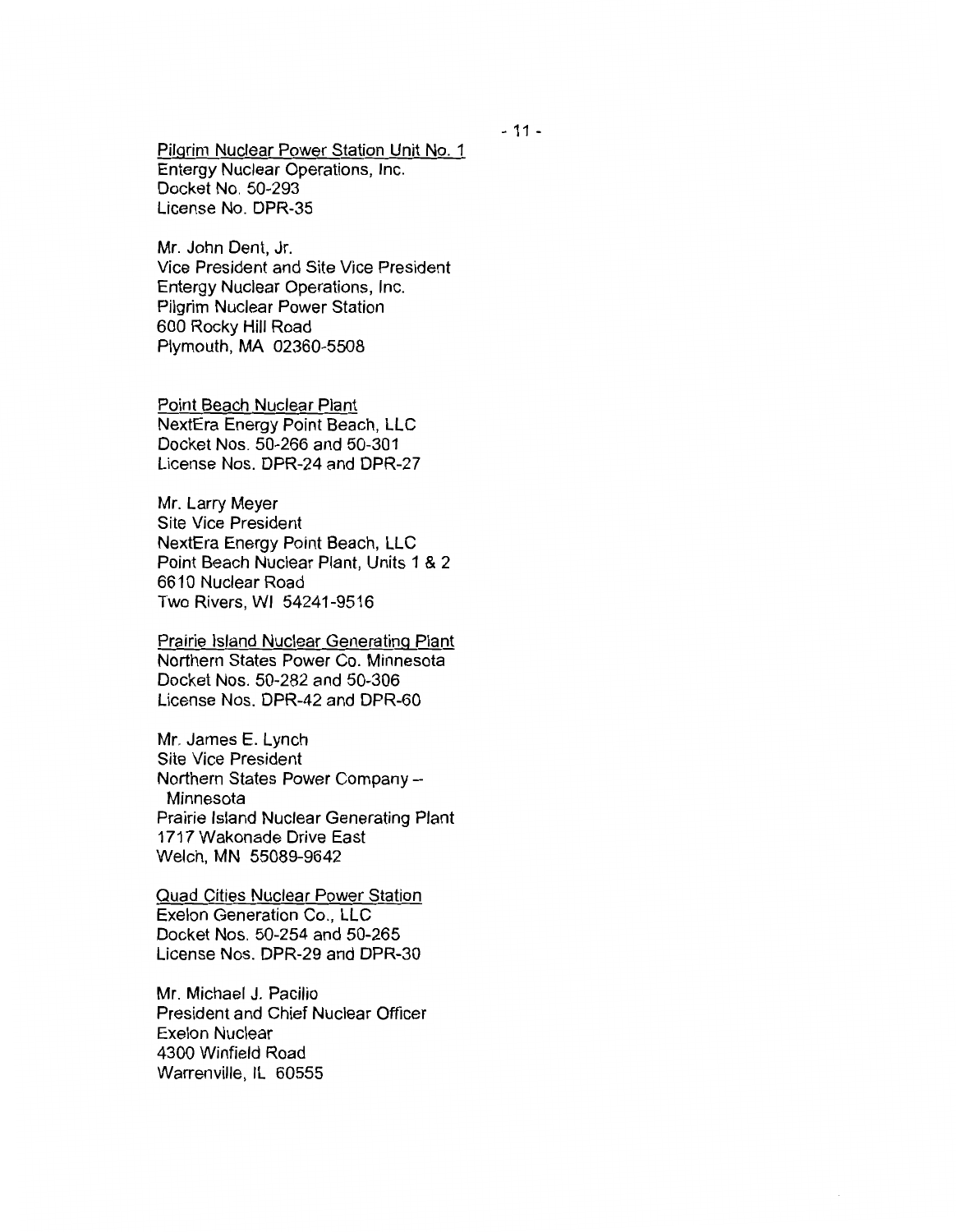R. E. Ginna Nuclear Power Plant R.E. Ginna Nuclear Power Plant, LLC Docket No. 50-244 License No. DPR-18

Mr. Joseph E. Pacher Vice President R.E. Ginna Nuclear Power Plant, LLC R. E. Ginna Nuclear Power Plant 1503 Lake Road Ontario, NY 14519

River Bend Station Entergy Operations, Inc. Docket No. 50-458 License No. NPF-47

Vice President, Operations Entergy Operations, Inc. River Bend Station 5485 U.S. Highway 61N St. Francisville, LA 70775

Salem Nuclear Generating Station PSEG Nuclear, LLC. Docket Nos. 50-272 & 50-311 License Nos. DPR-70 and DPR-75

Mr. Thomas Joyce President and Chief Nuclear Officer PSEG Nuclear LLC - N09 P. 0. Box 236 Hancocks Bridge, NJ 08038

Seabrook Nuclear Plant NextEra Energy Seabrook, LLC Docket No 50-443 License No. NFP-86

Mr. Kevin Walsh Vice President, Seabrook Nuclear Plant c/o Mr. Michael Ossing NextEra Energy Seabrook, LLC P.O. Box 300 Seabrook, NH 03874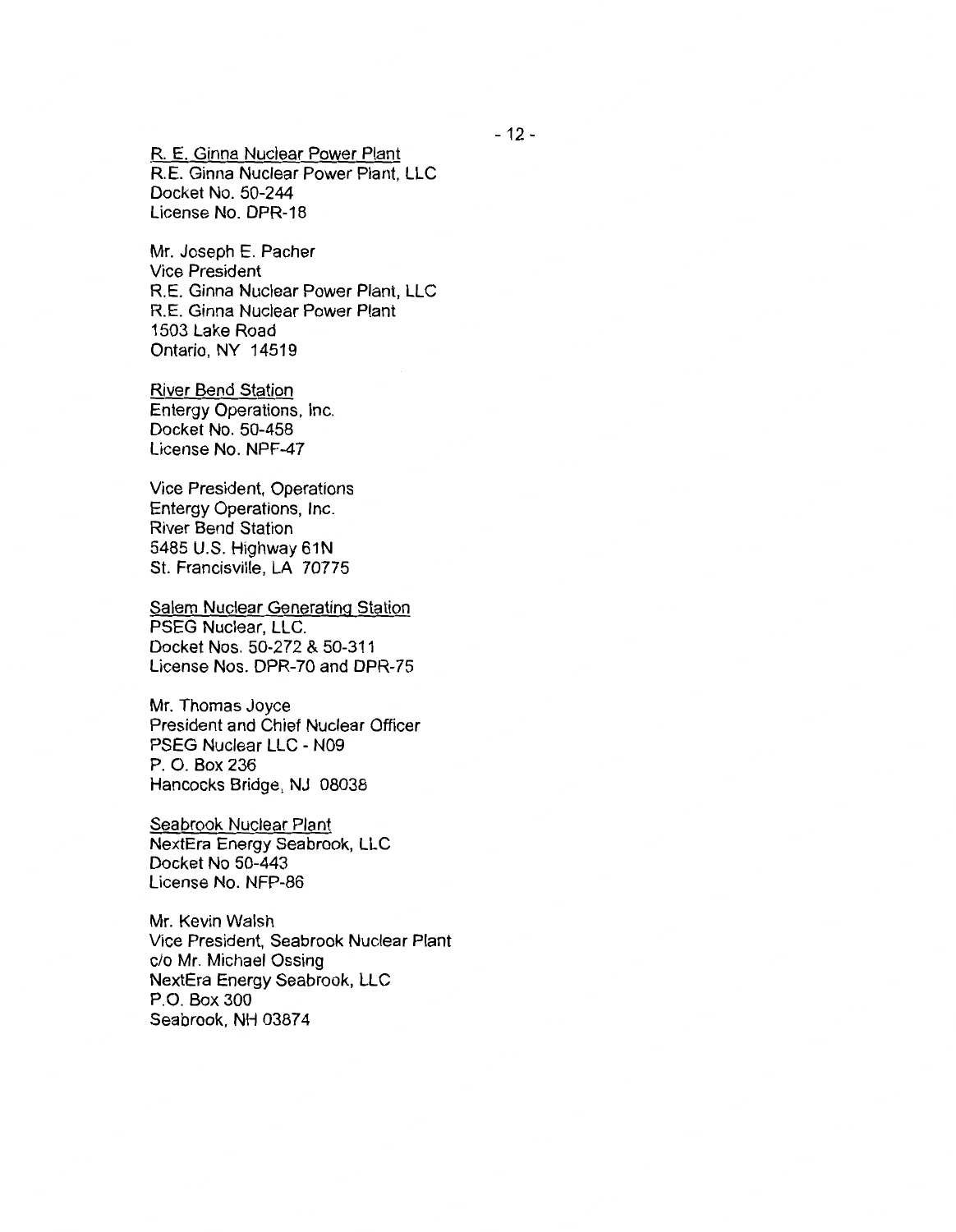Sequoyah Nuclear Plant Tennessee Valley Authority Docket Nos. 50-327 and 50-328 License Nos. DPR-77 and DPR-79

Mr. Joseph W. Shea Vice President, Nuclear Licensing Tennessee Valley Authority 1101 Market Street LP 3D-C Chattanooga, TN 37 402-2801

Shearon Harris Nuclear Power Plant Carolina Power & Light Co. Docket No. 50-400 License No. NPF-63

Mr. George T. Hamrick Vice President Carolina Power and Light Company Shearon Harris Nuclear Power Plant P. 0. Box 165, Mail Zone 1 New Hill, NC 27562-0165

South Texas Project STP Nuclear Operating Co. Docket Nos. 50-498 and 50-499 License Nos. NPF-76 and NPF-80

Mr. Dennis L. Koehl President and CEO/CNO STP Nuclear Operating Company South Texas Project Electric Generating Station P.O. Box 289 Wadsworth, TX 77483

St. Lucie Plant Florida Power & Light Co. Docket Nos. 50-335 and 50-389 License Nos. DPR-67 and NPF-16

Mr. Mano Nazar Executive Vice President and Chief Nuclear Officer NextEra Energy 700 Universe Boulevard P. 0. Box 14000 Juno Beach, FL 33408-0420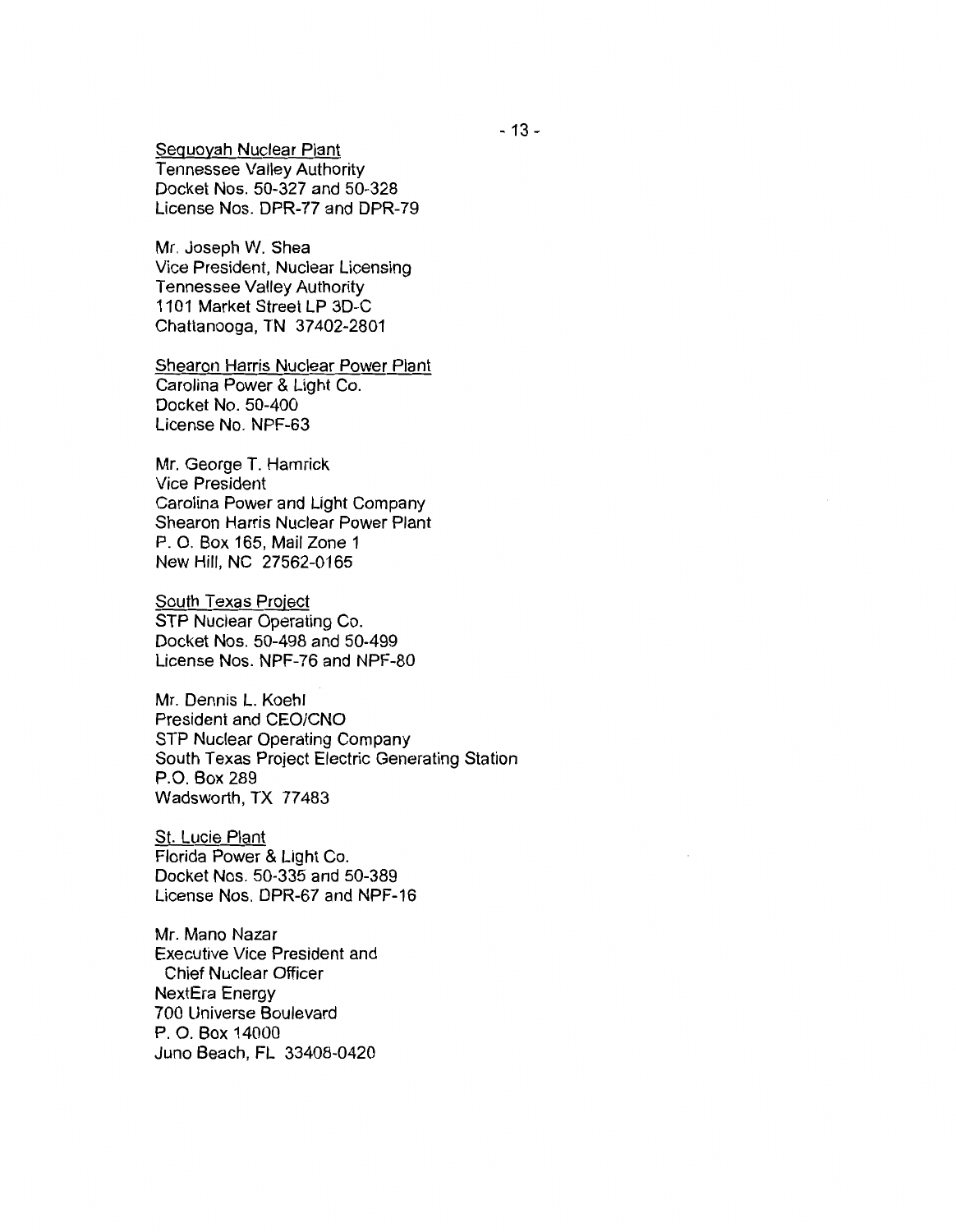Surry Power Station Virginia Electric & Power Co. Docket Nos. 50-280 and 50-281 License Nos. DPR-32 and DPR-37

Mr. David A. Heacock President and Chief Nuclear Officer Dominion Nuclear lnnsbrook Technical Center 5000 Dominion Boulevard Glen Allen, VA 23060-6711

Susquehanna Steam Electric Station PPL Susquehanna, LLC Docket Nos. 50-387 and 50-388 License Nos. NPF-14 and NPF-22

Mr. Timothy S. Rausch Senior Vice President and Chief Nuclear **Officer** PPL Susquehanna, LLC 769 Salem Boulevard NUCSB3 Berwick, PA 18603-0467

Three Mile Island, Unit 1 Exelon Nuclear Docket No. 50-289 License No. DPR-50

Mr. Michael J. Pacilio President and Chief Nuclear Officer Exelon Nuclear 4300 Winfield Road Warrenville, IL 60555

Turkey Point Florida Power and Light Co. Docket Nos. 50-250 and 50-251 License Nos. DPR-31 and DPR-41

Mr. Mano Nazar Executive Vice President and Chief Nuclear Officer NextEra Energy 700 Universe Boulevard P.O. Box 14000 Juno Beach, FL 33408-0420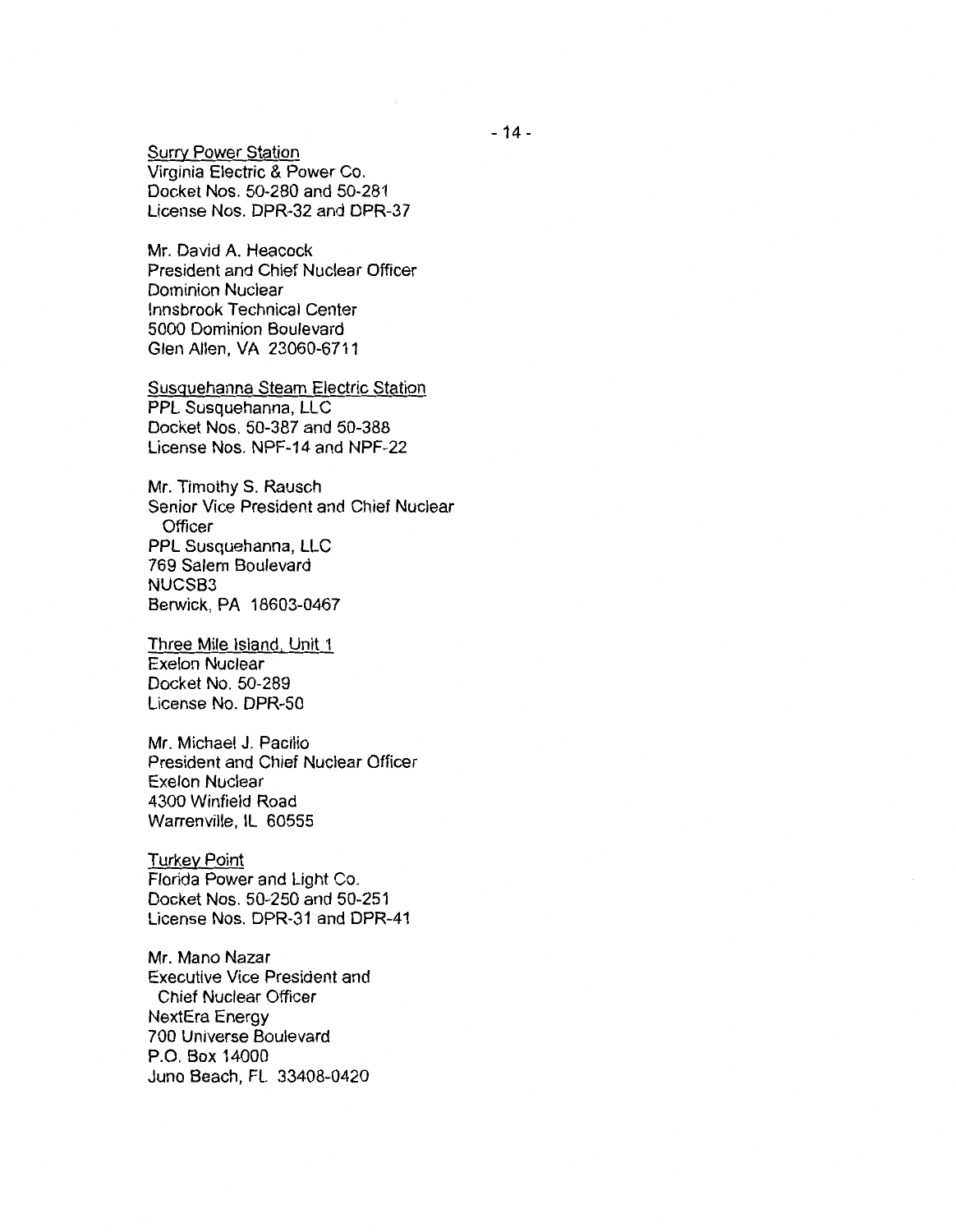Vermont Yankee Nuclear Power Station Entergy Nuclear Operations, Inc. Docket No. 50-271 License No. DPR-28

Site Vice President Entergy Nuclear Operations, Inc. Vermont Yankee Nuclear Power Station P.O. Box 250, Governor Hunt Road Vernon, VT 05354

Virgil C. Summer Nuclear Station South Carolina Electric & Gas Co. Docket No. 50-395 License No. NPF-12

Mr. Thomas D. Gatlin Vice President Nuclear Operations South Carolina Electric & Gas Company Virgil C. Summer Nuclear Station P.O. Box 88, Mail Code 800 Jenkinsville, SC 29065

Vogtle Electric Generating Plant Southern Nuclear Operating Co. Docket Nos. 50-424 and 50-425 License Nos. NPF-68 and NPF-81

Mr. C.R. Pierce Regulatory Affairs Director Southern Nuclear Operating Co., Inc. P.O. Box 1295/Bin 038 Birmingham, AL 35201-1295

Waterford Steam Electric Station Entergy Operations, Inc. Docket No. 50-382 License No. NPF-38

Vice President, Operations Entergy Operations, Inc. Waterford Steam Electric Station, Unit 3 17265 River Road Killona, LA 70057-0751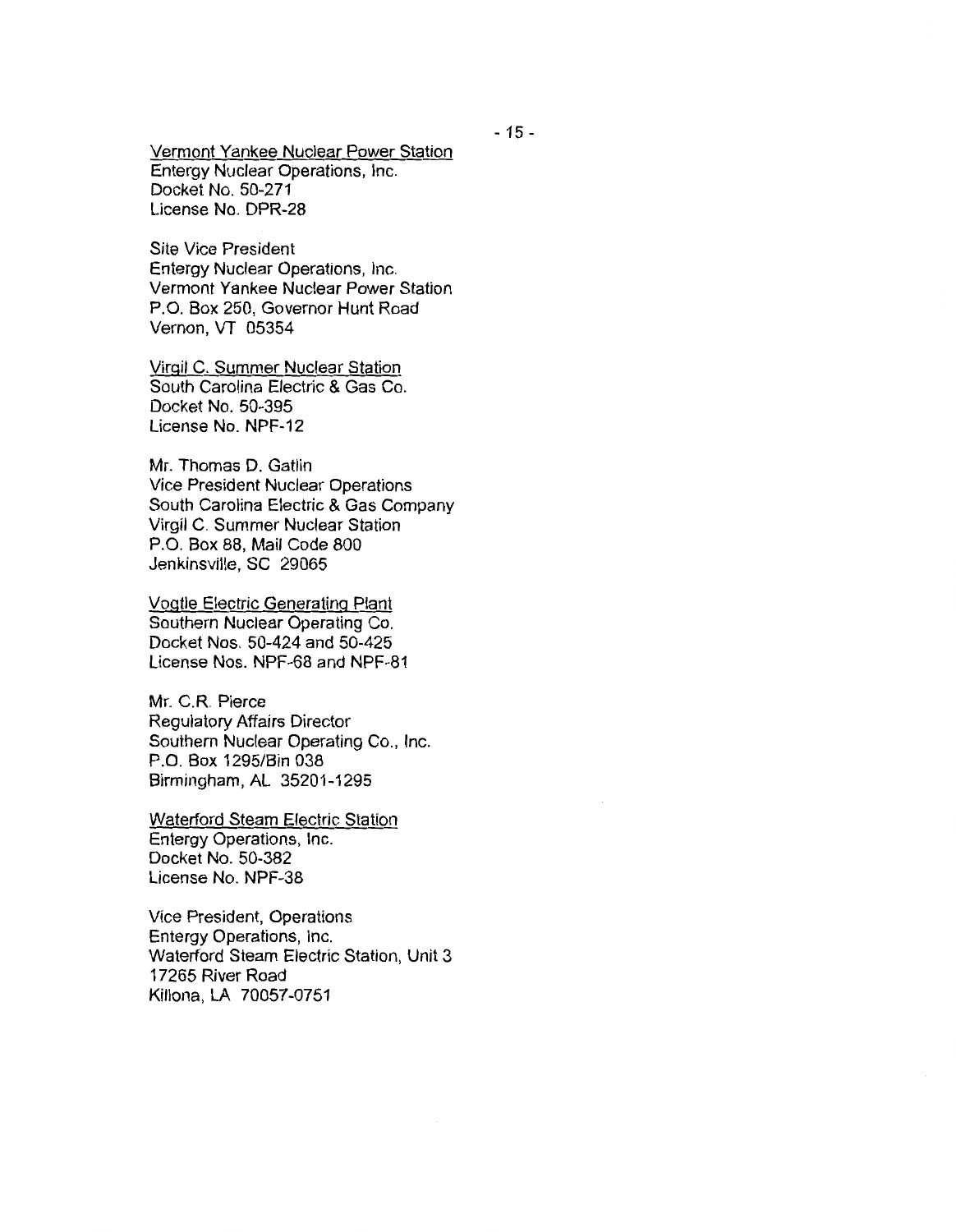Watts Bar Nuclear Plant. Unit 1 Tennessee Valley Authority Docket No. 50-390 License No. NPF-9

Mr. Joseph W. Shea Vice President, Nuclear Licensing Tennessee Valley Authority 1101 Market Street, LP 3D-C Chattanooga, TN 37402-2801

Watts Bar Nuclear Plant. Unit 2 Tennessee Valley Authority Docket No. 50-391 Construction Permit No. CPPR No. 092

Mr. Michael D. Skaggs Senior Vice President, Nuclear Construction Tennessee Valley Authority Lookout Place 6A 1101 Market Street Chattanooga, TN 37402-2801

William B. McGuire Nuclear Station Duke Energy Carolinas, LLC Docket Nos. 50-369 and 50-370 License Nos. NPF-9 and NPF-17

Mr. Steven D. Capps Vice President Duke Energy Carolinas, LLC McGuire Nuclear Station 12700 Hagers Ferry Road Huntersville, NC 28078-8985

Wolf Creek Generating Station Wolf Creek Nuclear Operating Corp. Docket No. 50-482 License No. NPF-42

Mr. Matthew W. Sunseri President and Chief Executive Officer Wolf Creek Nuclear Operating Corporation P.O. Box 411 Burlington, KS 66839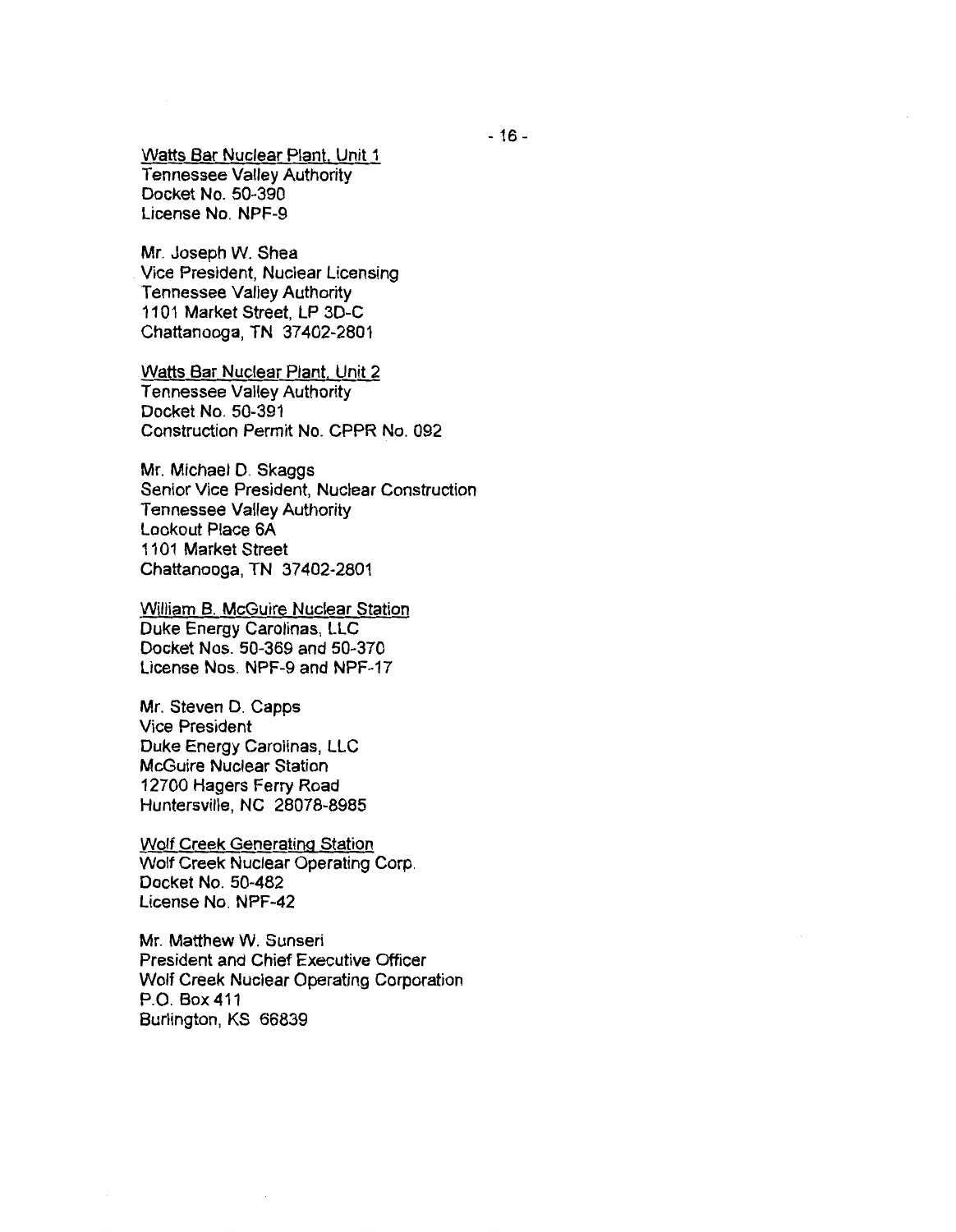## REQUEST FOR ADDITIONAL INFORMATION

## FOR

### BULLETIN 2012-01, "DESIGN VULNERABILITY IN ELECTRIC POWER SYSTEM"

On July 27, 2012, the U.S. Nuclear Regulatory Commission (NRC) issued Bulletin 2012-01, "Design Vulnerability in Electric Power System" (Agencywide Documents Access and Management System Accession No. ML 12074A115), to all holders of operating licenses and combined licenses for nuclear power reactors. In addition, Watts Bar Nuclear Plant, Unit 2, is addressing the issues identified in the bulletin as part of the licensing process. Bulletin 2012-01 requested information about each facility's electric power system designs, in light of recent operating experience involving the loss of one of the three phases of the offsite power circuit (single-phase open circuit condition) at Byron Station, Unit 2.

In order for the NRC staff to complete its review of responses to the bulletin, the following additional information is requested:

- 1. Provide a summary of all interim corrective actions that have been taken since the January 30, 2012, event at Byron Station, Unit 2, to ensure that plant operators can promptly diagnose and respond to open phase conditions on the offsite power circuits for Class-1E vital buses until permanent corrective actions are completed.
- 2. Provide a status and schedule for completion of plant design changes and modifications to resolve issues with an open phase of electric power.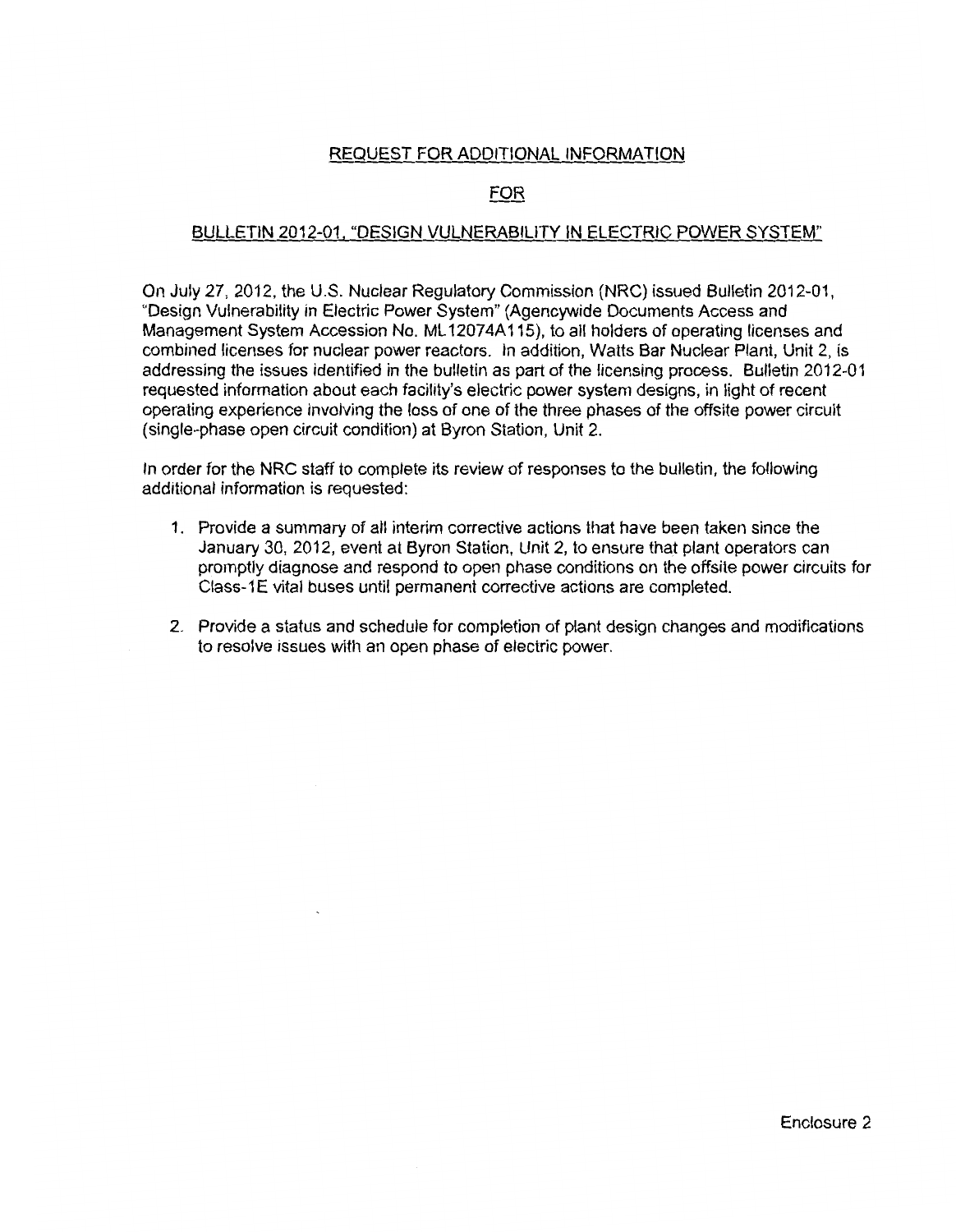et al. - 2-

If you have any questions regarding this letter, please contact Tanya M. Mensah, Senior Project Manager, at 301-415-3610, or via email at Tanya.Mensah@nrc.gov.

Sincerely,

*Ira/* 

Michele G. Evans, Director Division of Operating Reactor Licensing Office of Nuclear Reactor Regulation

Enclosures:

- 1. List of Addressees
- 2. Request for Additional Information

cc: Listserv

Distribution: see next page

| <b>ADAMS Accession No: ML13351A314</b> |                    |                           |                                      | *via email                    |                         |                                 |               |
|----------------------------------------|--------------------|---------------------------|--------------------------------------|-------------------------------|-------------------------|---------------------------------|---------------|
| <b>OFFICE</b>                          | TL:NRR/DE/<br>EEEB | <b>BC:NRR/DE/</b><br>EEEB | $BC(A)$ :<br>NRR/DPR/<br><b>PGCB</b> | LA:NRR/DORL/<br><b>LPL3-2</b> | PM: NRR/DORL/<br>LPL3-2 | <b>BC:NRR/DORL</b><br>$/LPL3-2$ | D: NRR/DORL   |
| <b>NAME</b>                            | RMathew*           | JZimmerman*               | SStuchell*                           | SRohrer (SF /f/)              | BPurnell                | lTate                           | <b>MEvans</b> |
| DATE                                   | 12/18/13           | 12/18/13                  | 12/19/13                             | 12/17/13                      | 12/18/13                | 12/19/13                        | 12/20/13      |

OFFICIAL RECORD COPY